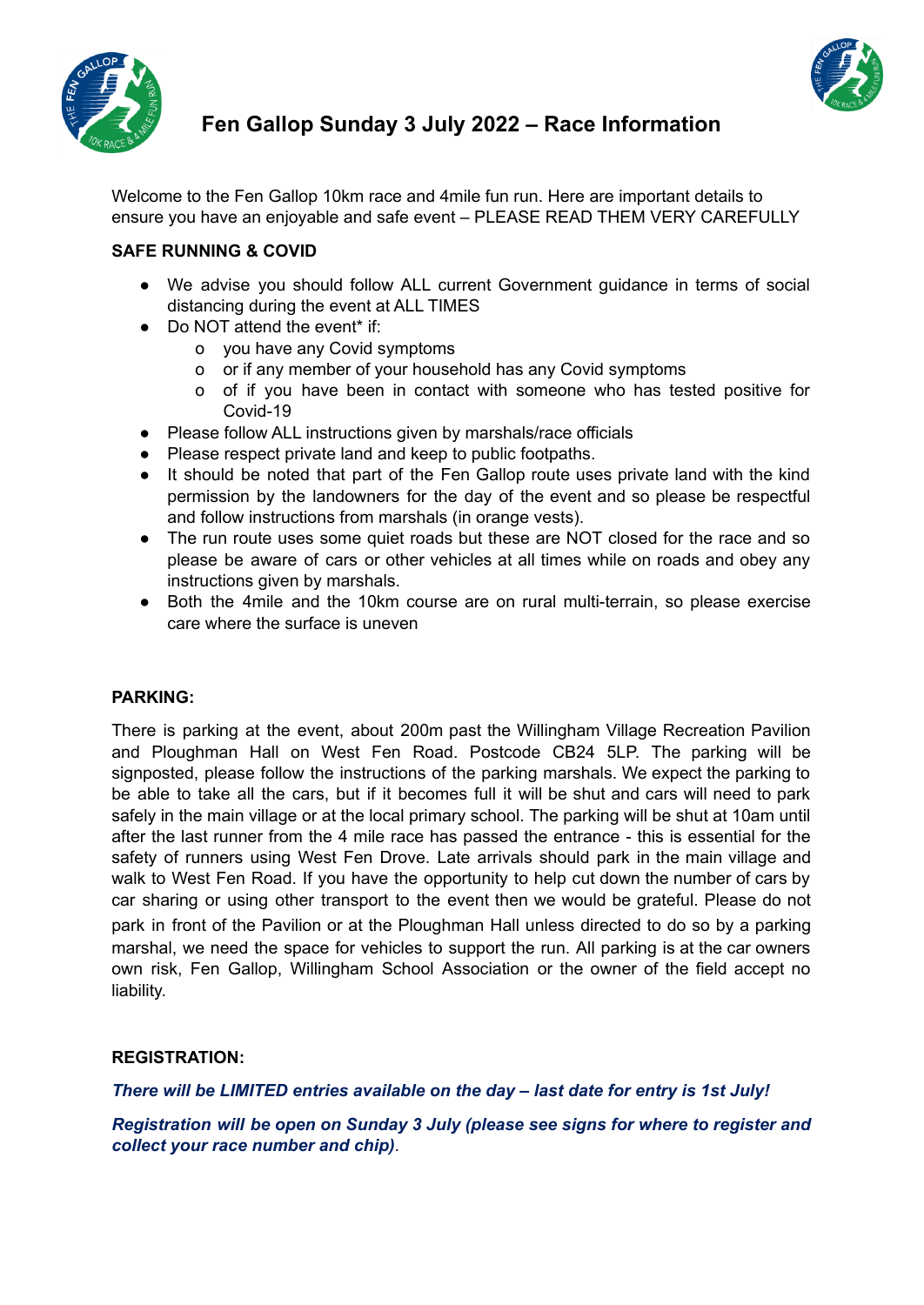

*Sunday 3 July:* On-site registration opens at 8.30am for you to pick up your race number and your chip timing tag. Registration will close at 9:45am.

The kids 1 mile race and under 5's mini sprint will be registered after 11am

This year we are using reusable shoe tags. Please ensure you secure them during the run, and return them at the end of the race. No return will result in a fine of £10 for them to be replaced.

Bags may be left but the organisers can take no responsibility for them and recommend that valuables are not left unattended. Any left bags should be left on the steps by the Pavilion on the Recreation Ground.

## **TOILETS & SHOWERS:**

There are **LIMITED** toilets in the Ploughman Hall and just over the road at the start/finish in the Pavilion on the recreation ground. This year we have also hired some portable toilets. Please ensure you leave the toilets clean, tidy and flushed. There are no toilets on the course.

The showers in the Pavilion will NOT be available this year.

#### **COURSE RESTRICTIONS:**

The course is not suitable for wheelchairs, pushchairs, or bicycles. Dogs are not allowed on the recreation ground and hence not allowed for the race. If headphones are worn the volume should be low enough so that the instructions from marshals or pass requests from other runners can be heard.

A small part of the course (where Hawcroft Lane meets Long Lane in Over) is on private property, permission has been kindly given by Mr Burling of Over to use this section - but for the event only. If you run the course at other times please keep to the footpath (which is the same distance).

#### **THE COURSES:**

Both the 4mile and the 10km course are rural multi-terrain, with some rough ground and a few sections that are particularly rutted. There are wooded sections with tree root trip hazards. If it is dry, then road running shoes are suitable, if there has been an extended period of wet weather then trail shoes should be considered.

The 4mile course and the 10km course are common at the start and the finish. It is important that you understand which course you are on at the split point and follow the appropriate signage and marshal instructions. Towards the end of the race you will meet runners from the other race distance, if they are faster than you please let them pass easily.

Both the 4mile and 10km course do have some narrow sections, and some wider sections with ruts where passing is difficult. These sections are far from the start, quite short, and followed by wide sections where it is easier to overtake, please be patient/kind to other runners.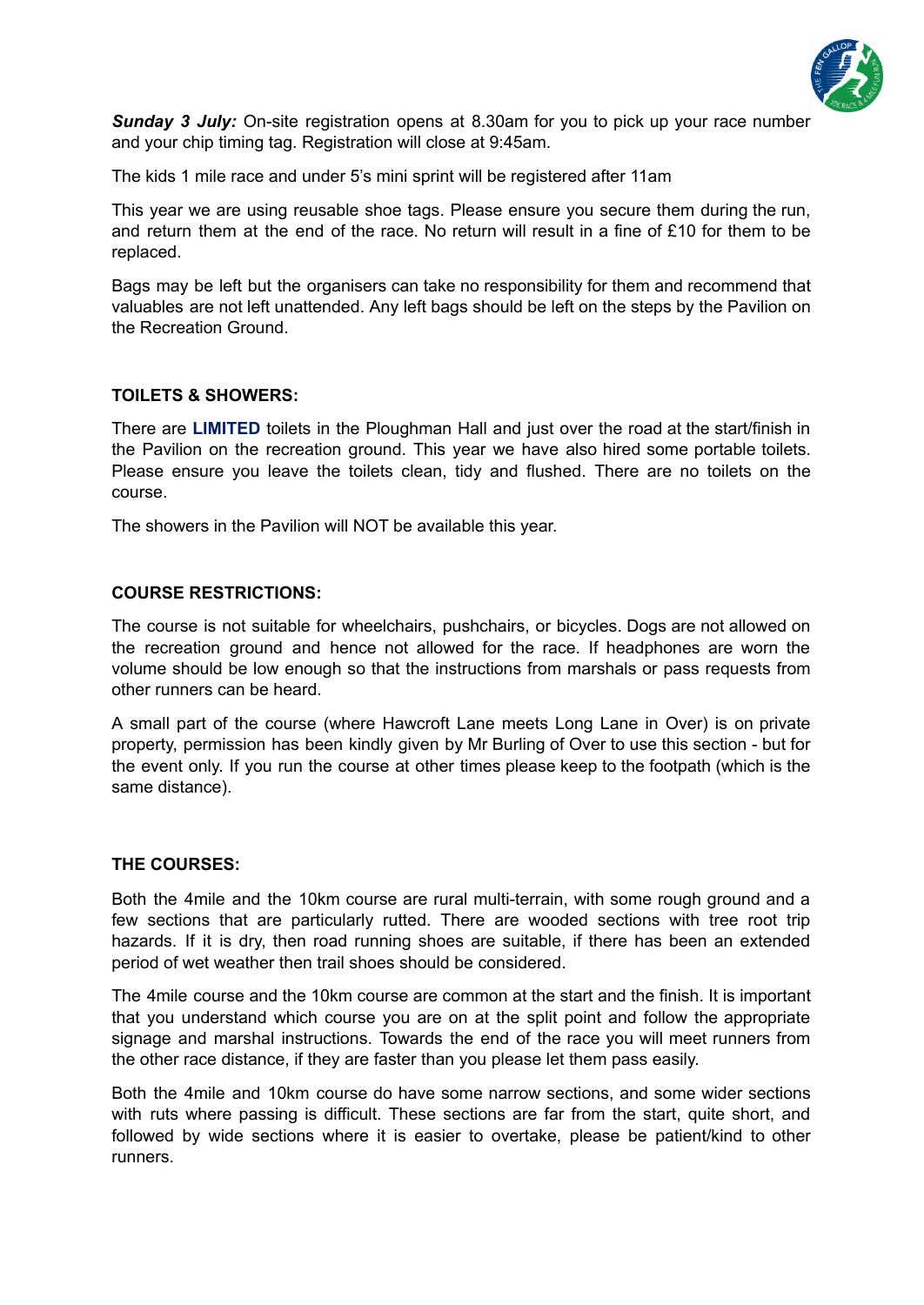

Online versions of the routes are at: 10K - www.plotaroute.com/route/224227 4 Mile www.plotaroute.com/route/25337

#### *Please note the start of the 10K course remains the same as last year to ensure no cross-over of runners. Please listen carefully to instructions in the race briefing.*

These routes are still subject to change.

#### **SAFETY:**

There will be a mandatory safety briefing held near the start. This will be held at 10:10 for all runners this year, with the 10km runners being released first. There will be further instructions before the 4mile runners are started.

In line with other 10K races we do not recommend that young people under the age of 15 take part. Instead, we recommend they do the 4mile course.

The 4mile course has 2 drink stations at 1.5 miles, and 3 miles, water is also available at the finish. The 10km course has 3 drink stations at 2.4km, 5.4km, and 8.4km, water will also be available at the finish. If you are prone to dehydration or if it is hot then you should consider carrying extra water. *We recommend you bring your own refillable water bottles if you can, to minimise waste but paper cups will be available.*

Runners should wear appropriate sun protection.

It is recommended that runners with pre-existing medical conditions carry an ICE (In Case of Emergency) notification. First aid is available on the course and at the finish, if you require any first aid or assistance then please contact a marshal or a race official. If you see another runner in need of aid then please stop and help them and contact a marshal if necessary. We advise all runners to download the What3Words App, which can help us/emergency services to locate you quickly in an emergency.

#### *It is a condition of entry that all runners obey the safety instructions of marshals and other race officials.*

As organisers we are providing a marked course, marshals, first aid cover, drink stations etc, however all runners must accept that this is a rural, mixed terrain course with uneven ground, trip and stumble hazards - runners are responsible for their own safety and run at their own risk.

#### **START TIMES:**

The 10km and 4mile race will have a safety briefing at 10:10.

The race will start at 10:20

There will be an additional 4mile race briefing at 10:30 and the 4 mile race will start by at least 10:40.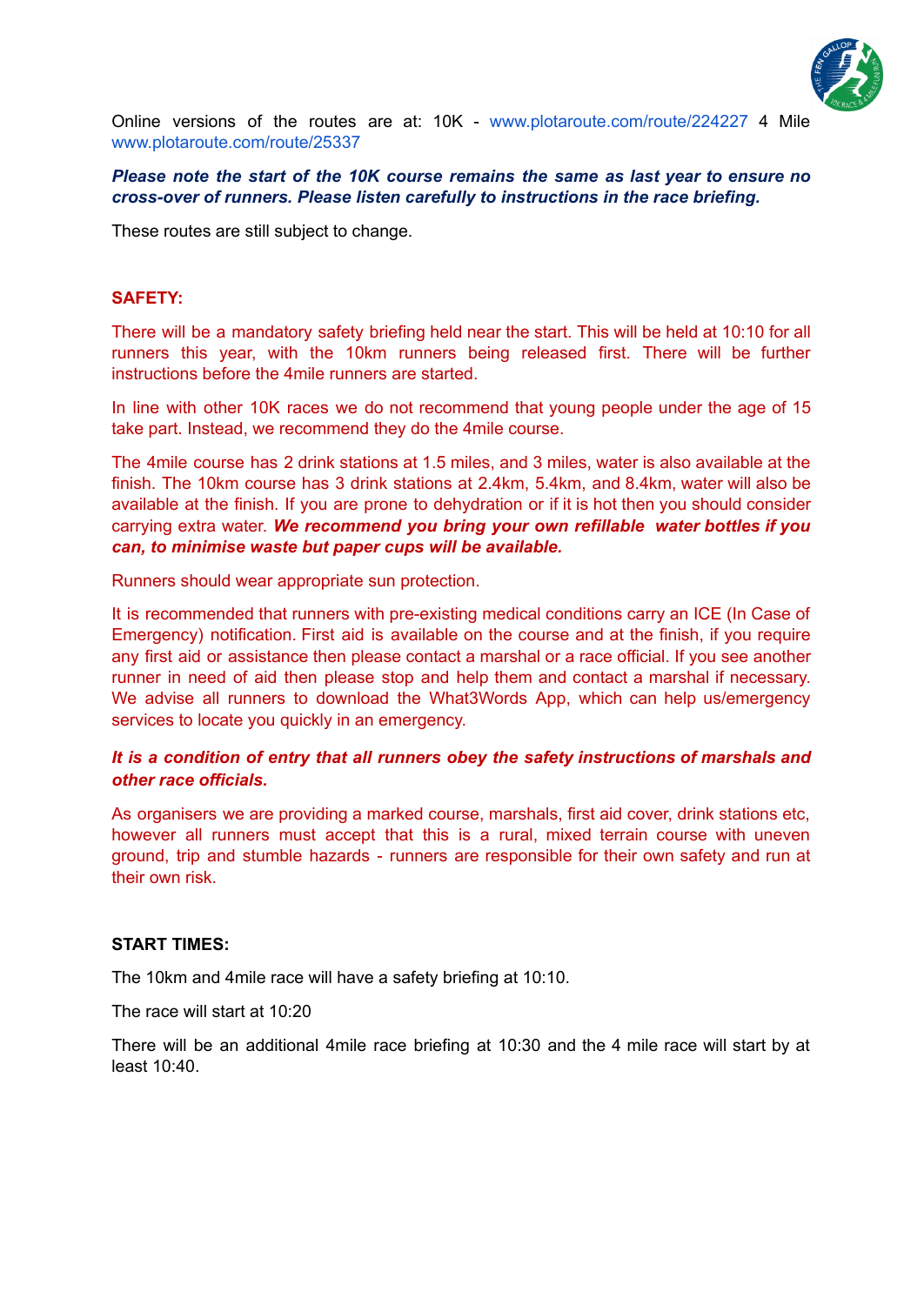

#### **AFTER THE MAIN RACES:**

Water, fruit and medals will be available to pick up for all runners at the end of the race. *Please help yourself to these, although we hope to have some helpers to help pass these out. IMPORTANT - Please make sure you return the timing tags to the helpers at the end of the race.*

Awards for the 10K and 4mile race will be presented at approximately 12:00

There will be a small bar, bacon rolls (run by the Scouts) and a bbq (run by the Willingham Youth Trust group) and refreshments run by the Guides. There will also be a kids 1 mile race and Under 5 mini sprint after 12.30, in addition to the Willingham Primary School Summer Fete. Bring the family along to enjoy the whole day!

Race results and times will be posted as soon as possible at:

<https://www.racetimeresult.co.uk/fen-gallop-10k>

Finally, we hope you all have a great race and that you have fun at the event in 2022! Many thanks

The Fen Gallop Team

*Part of The Willingham School Association Charity Number: 1039136*

*Please contact us by email: [fengallop@gmail.com](mailto:fengallop@gmail.com) or via our facebook page*

#### **Full Terms and Conditions**

- 1. Our run is open to everyone but in the interests of safety, cyclists and dogs are not permitted on the course. Dogs are also not allowed on the recreation grounds after the run. Due to the nature of the rural paths and tracks, the route is not suitable for wheelchairs, buggies or bicycles.
- 2. You confirm that you are medically fit to run or walk the distance involved and will not hold the organisers responsible for any injuries to person, or loss to property, however caused, before, during or after the event.
- 3. Children under 16 may only participate with the consent of parent or guardian, who must agree to the disclaimer.
- 4. Parents or carers of children under 11 must attend the event, even if they don't want to run the course. Whilst the children are running the race tea and coffee will be available and a bar, along with family entertainment.

## **Fen Gallop Agreement and Waiver**

- The activity for which you are registering (the "Event") may be physically challenging and may pose a risk of discomfort, illness, injury, and even death. You need to be satisfied that you are physically capable of doing the Event without undue risk to your health or your life. We do not conduct health or fitness checks on entrants.
- The Event may involve inherent risks and dangers to participants and observers and, accordingly, you participate or observe at your own risk. You are aware of and assume all risks and responsibility for this event.
- Where you have registered or entered on behalf of anyone under the age of 18 or have accompanied any-one under the age of 18 to observe the Event, you also agree to the contents of this Agreement and Waiver on behalf of the person under 18.
- You agree to abide by all safety instructions and rules before, during and after the event.
- Release and waiver of liability. You hereby waive, release, covenant not to sue and forever discharge the organisers and all other persons associated with the event, for all liabilities, claims, actions, or damages that you may have against them arising out of or in any way connected with